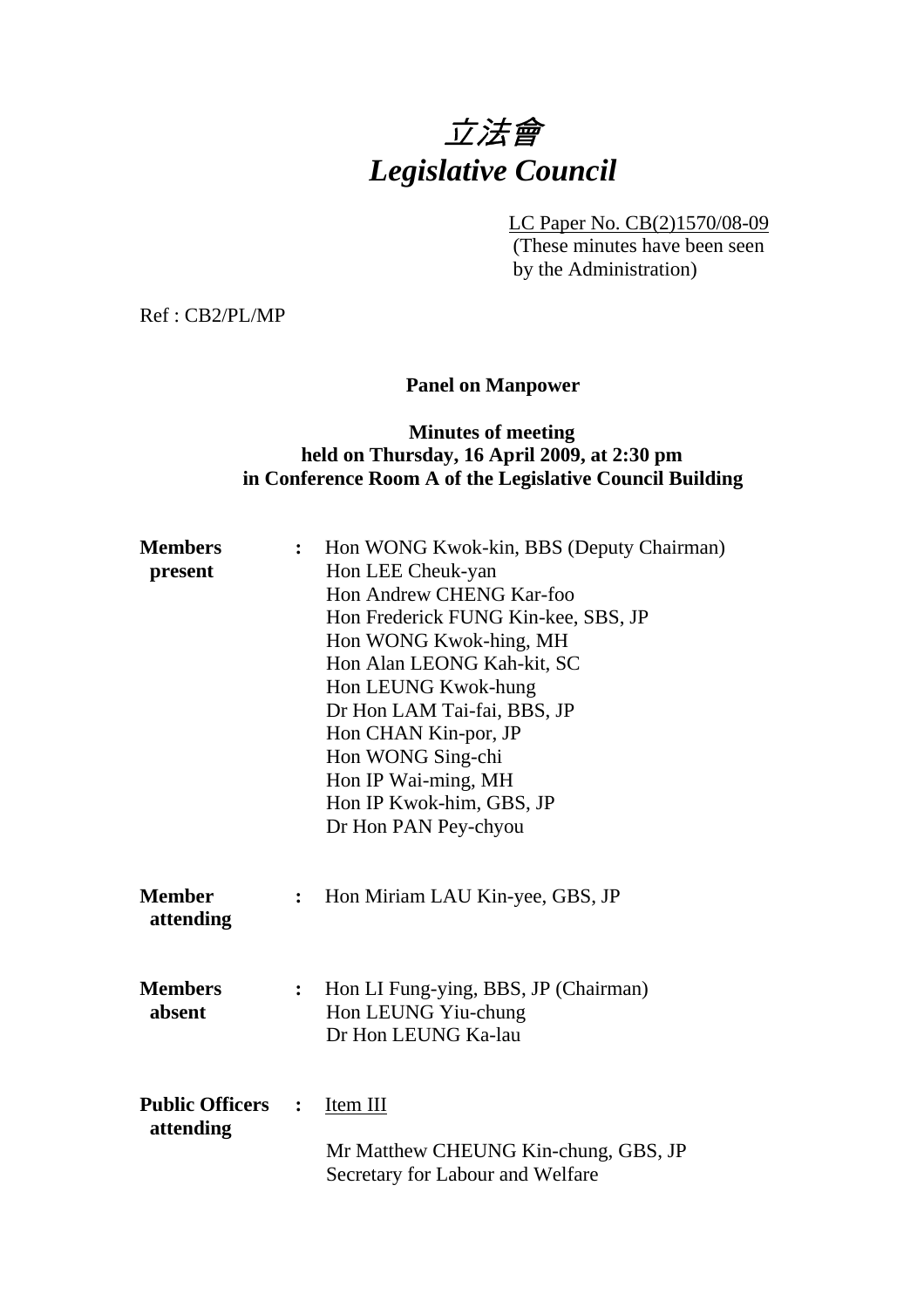|                               |                | Mr Paul TANG Kwok-wai, JP<br>Permanent Secretary for Labour and Welfare                                 |
|-------------------------------|----------------|---------------------------------------------------------------------------------------------------------|
|                               |                | Mrs Cherry TSE LING Kit-ching, JP<br><b>Commissioner for Labour</b>                                     |
|                               |                | Mr FONG Ngai<br>Assistant Commissioner for Labour (Policy Support and<br>Strategic Planning)            |
|                               |                | Miss Mabel LI Po-yi<br>Acting Chief Labour Officer (Statutory Minimum Wage)<br><b>Labour Department</b> |
|                               |                | Item IV                                                                                                 |
|                               |                | Mr Paul TANG Kwok-wai, JP<br>Permanent Secretary for Labour and Welfare                                 |
|                               |                | Ms Rebecca PUN Ting-ting, JP<br><b>Executive Director</b><br><b>Employees Retraining Board</b>          |
|                               |                | Ms Karyn CHAN Ching-yuen<br>Principal Assistant Secretary for Labour and Welfare<br>(Manpower)          |
| <b>Clerk</b> in<br>attendance | $\ddot{\cdot}$ | Mr Raymond LAM<br>Chief Council Secretary (2) 1                                                         |
| <b>Staff</b> in<br>attendance | $\ddot{\cdot}$ | Ms Clara TAM<br><b>Assistant Legal Adviser 9</b>                                                        |
|                               |                | <b>Mrs Eleanor CHOW</b><br>Senior Council Secretary (2) 4                                               |
|                               |                | Miss Helen DIN<br>Legislative Assistant (2) 1                                                           |

**I. Confirmation of minutes of previous meeting**  (LC Paper No. CB(2)1273/08-09)

The minutes of the meeting held on 19 February 2009 were confirmed.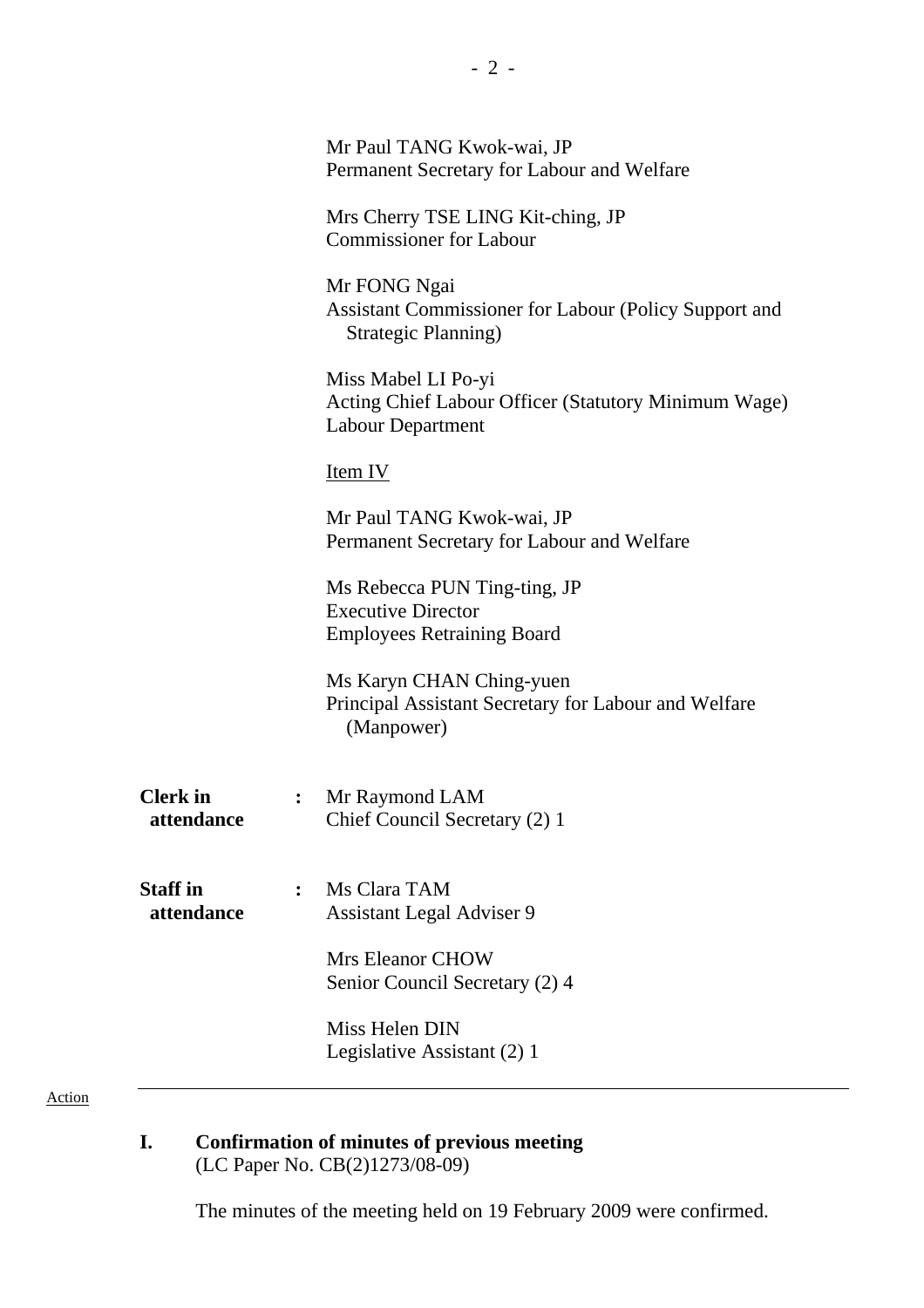# **II. Date of next meeting and items for discussion (**LC Paper Nos. CB(2)1272/08-09(01) & (02))

# Agenda items for the next meeting

Action

2. Members agreed that the following items proposed by the Administration would be discussed at the next regular meeting to be held on 21 May 2009 at 2:30 pm -

- (a) A review of occupational diseases in Hong Kong in 2008; and
- (b) Collaboration between the Labour Department and the "Community Investment and Inclusion Fund" on the promotion of youth employment.

3. Mr WONG Kwok-hing suggested that the item in paragraph 2(a) above should be discussed in conjunction with the Administration's initiatives in promoting the prevention of heat stroke at work. Members agreed.

4. Mr LEE Cheuk-yan expressed concern that the illnesses of about 80% of the patients seeking consultation at the Occupational Health Clinics were not classified as occupational diseases, although such illnesses were caused by work. He urged the Administration to review the definition of occupational diseases. He also requested the Administration to include in its discussion paper the criteria for determining whether a disease was an occupational disease and measures to prevent occupational diseases.

5. Secretary for Labour and Welfare (SLW) responded that Hong Kong had followed international practices and would make reference to criteria adopted internationally in determining whether a disease should be prescribed as an occupational disease.

# Agenda items for future meetings

6. Mr LEE Cheuk-yan said that the Financial Secretary had mentioned that additional relief measures would be introduced in mid-2009 if Hong Kong's economy deteriorated. He enquired about the timing for the Panel to discuss additional measures to tackle the problem of unemployment.

7. SLW said that the Administration was monitoring the economic situation and would assess in mid-2009 the need for additional relief measures. He could not confirm at this juncture the timetable to discuss any such measures, but would revert to the Panel in due course if any such measures were related to tackling the unemployment problem.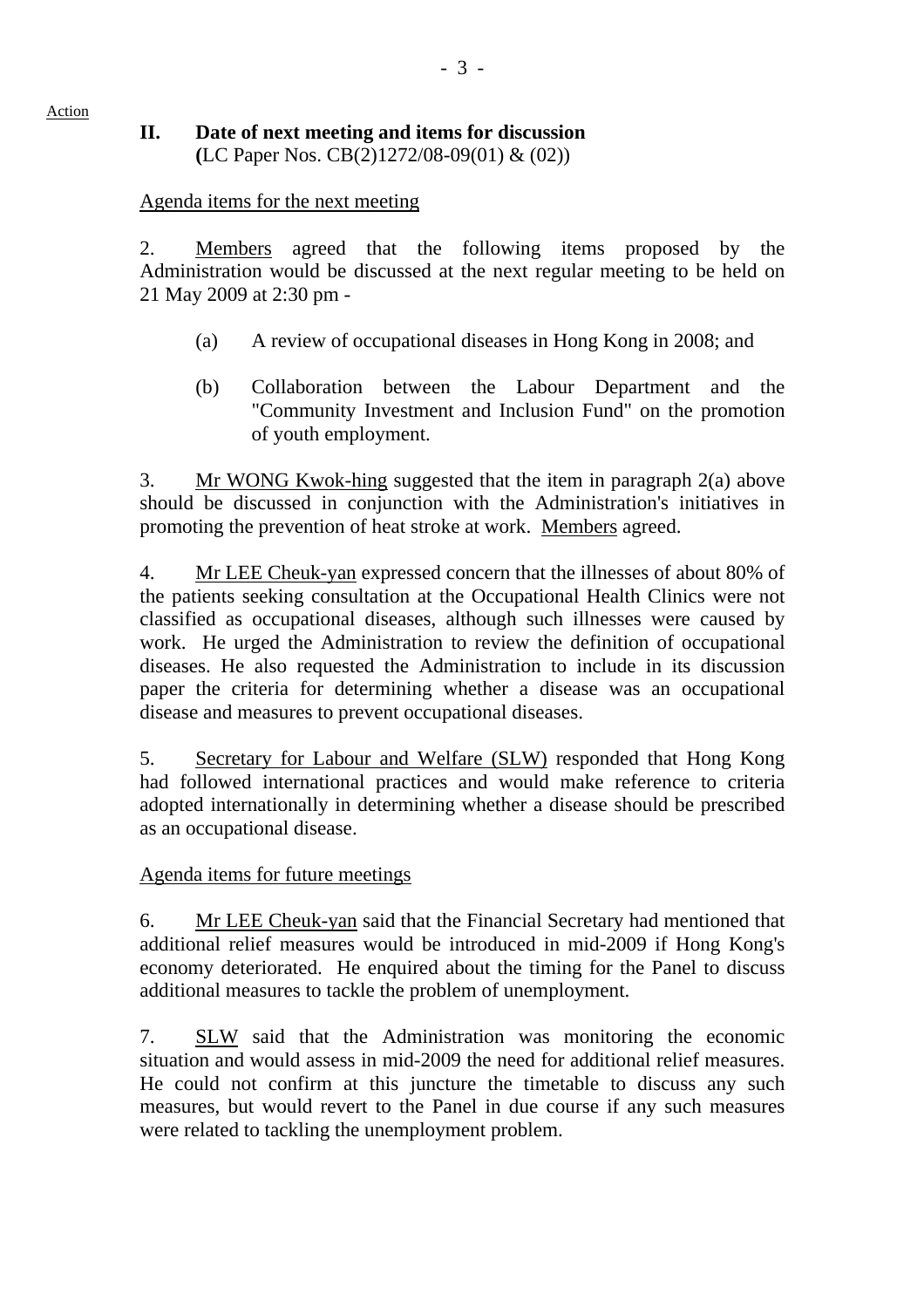8. Mr LEE Cheuk-yan recalled that the Panel passed a motion at its meeting on 21 January 2009 urging the Administration to remove the one-year subsidy duration of the Transport Support Scheme (TSS) for low-income workers who resided in the four remote districts. He enquired when the Administration would report to the Panel on the outcome of the review conducted on TSS. The Deputy Chairman and Mr WONG Kwok-hing expressed similar views.

9. SLW responded that the Labour Department (LD) had implemented a range of relaxation measures for TSS in July 2008. As the Administration needed time to gauge public views and analyze the statistics collected, the review on the relaxed TSS would be conducted in July 2009. At this stage, he could not confirm the timing for reverting to the Panel.

10. Mr LEE Cheuk-yan strongly urged the Administration to report on the outcome of the review to the Panel before the summer recess, given that the entitlement of some TSS recipients would have exhausted in July 2009. The Deputy Chairman and Mr WONG Kwok-hing supported his views. SLW responded that the Administration would try its best to do so.

## **III. Statutory minimum wage - Coverage of employees (**LC Paper Nos. CB(2)1272/08-09(03) & (04), CB(2)1145/08-09(01) &  $(02)$ , CB $(2)1217/08-09(01)$  and CB $(2)1362/08-09(01)$

11. Members noted a joint submission from the Federation of Asian Domestic Workers' Unions in HK, Coalition for Migrants Rights and Asian Migrant Centre, which was tabled at the meeting.

(*Post-meeting note* : The submission tabled at the meeting was issued to members vide LC Paper No. CB(2)1362/08-09 on 17 April 2009).

12. SLW and Commissioner for Labour (C for L) briefed members on issues pertaining to the exclusion or otherwise of students undertaking internship programmes and domestic workers under the proposed statutory minimum wage (SMW) legislation, as detailed in the Administration's paper.

13. C for L, who was also Chairman of the Labour Advisory Board (LAB), informed members that since the coverage of different groups of workers under SMW was an extremely complex issue, LD had conducted extensive consultation with various stakeholders on the issue. Given their diverse views, it was not possible to satisfy all the needs of different groups of stakeholders. Therefore, the paper on the coverage of employees under SMW was written with two cardinal considerations in mind. First, any proposal for exempting students undertaking internship programmes and domestic workers from SMW should balance the interests of employers and employees. Second, the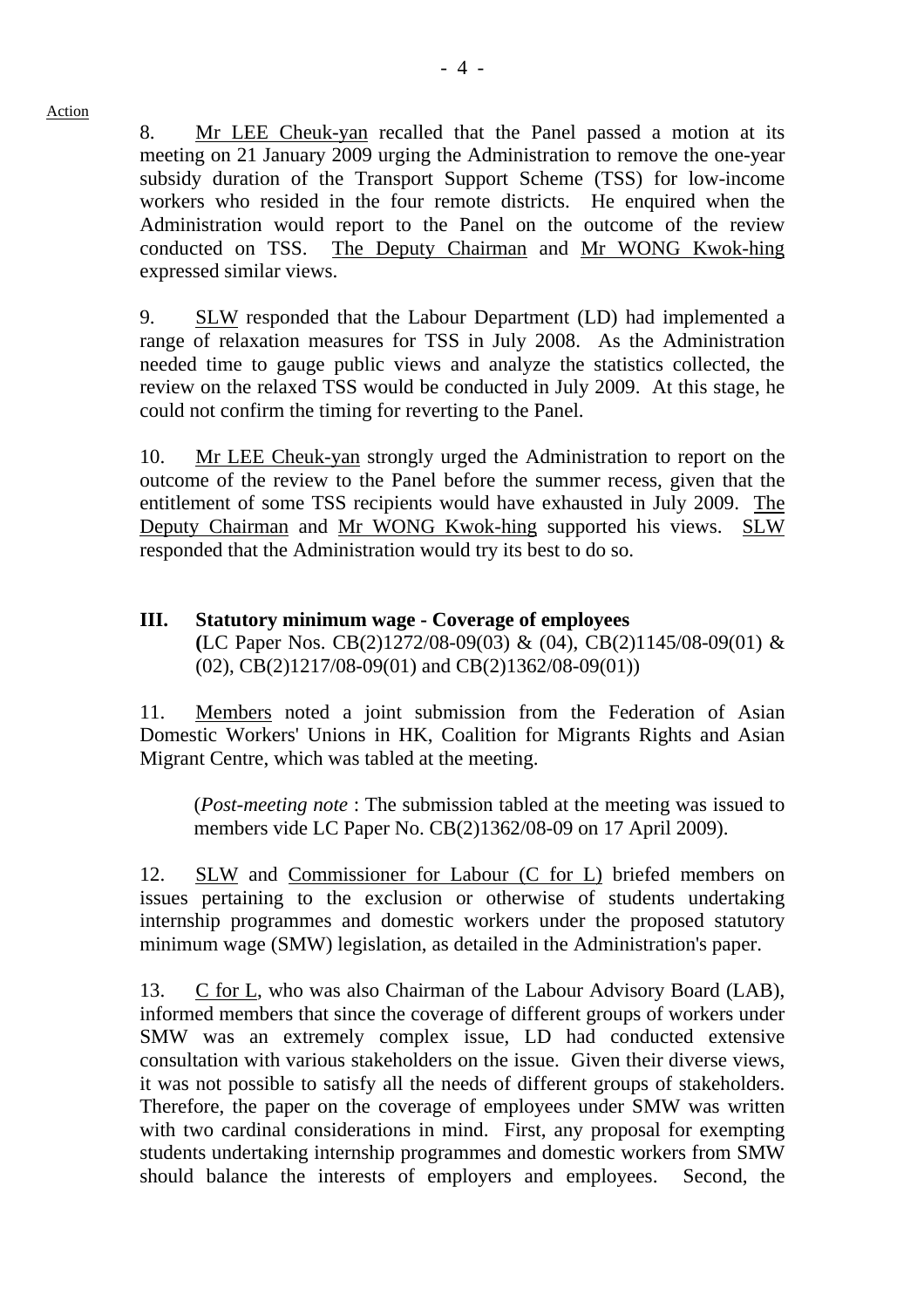proposals should be practicable and not prone to abuse. After careful consideration, LAB agreed that students undertaking internship programmes for meeting academic or programme requirement which should be either creditbearing/an elective or a compulsory requirement for obtaining the concerned academic qualification should not be covered by the SMW legislation. The majority of LAB members also supported that live-in domestic workers should not be covered by the SMW legislation.

14. SLW said that the Administration would like to listen to members' views so as to map out the way forward.

15. Mr WONG Kwok-hing asked whether the Administration would defer introduction of the SMW bill into the Legislative Council (LegCo), given the complexity of the issue. SLW re-affirmed the Administration's aim to introduce the bill into LegCo within the current legislative session as scheduled.

Exclusion or otherwise of students undertaking internship

16. Mr WONG Kwok-hing said that under the Internship Programme for University Graduates (IPUG), graduates would receive internship training at no less than \$4,000 per month. He asked whether this policy was consistent with the spirit of SMW.

17. SLW responded that IPUG and SMW were two different issues. For SMW, the issue of exclusion or otherwise related to students undertaking internship in the concerned post-secondary and education institutions rather than university graduates. SLW further clarified that IPUG required employers to pay wages to university graduates on par with the market wage levels.

18. Ms Miriam LAU said that apart from undertaking internship for the purpose of obtaining credit and meeting compulsory course requirement, some students undertook internships that would serve as a reference for tertiary institutions in assessing student performance. She expressed concern that the internships so undertaken would be covered by the SMW legislation and hence the opportunity for students to acquire on-the-job training would be reduced. C for L responded that the internship requirement at issue should be either creditbearing/an elective or a compulsory requirement for obtaining the concerned academic qualification.

Exclusion or otherwise of domestic workers

19. Mr WONG Kwok-hing enquired whether domestic helpers working on a part-time basis and workers who dwelled in the employer's workplace would be covered under the SMW regime.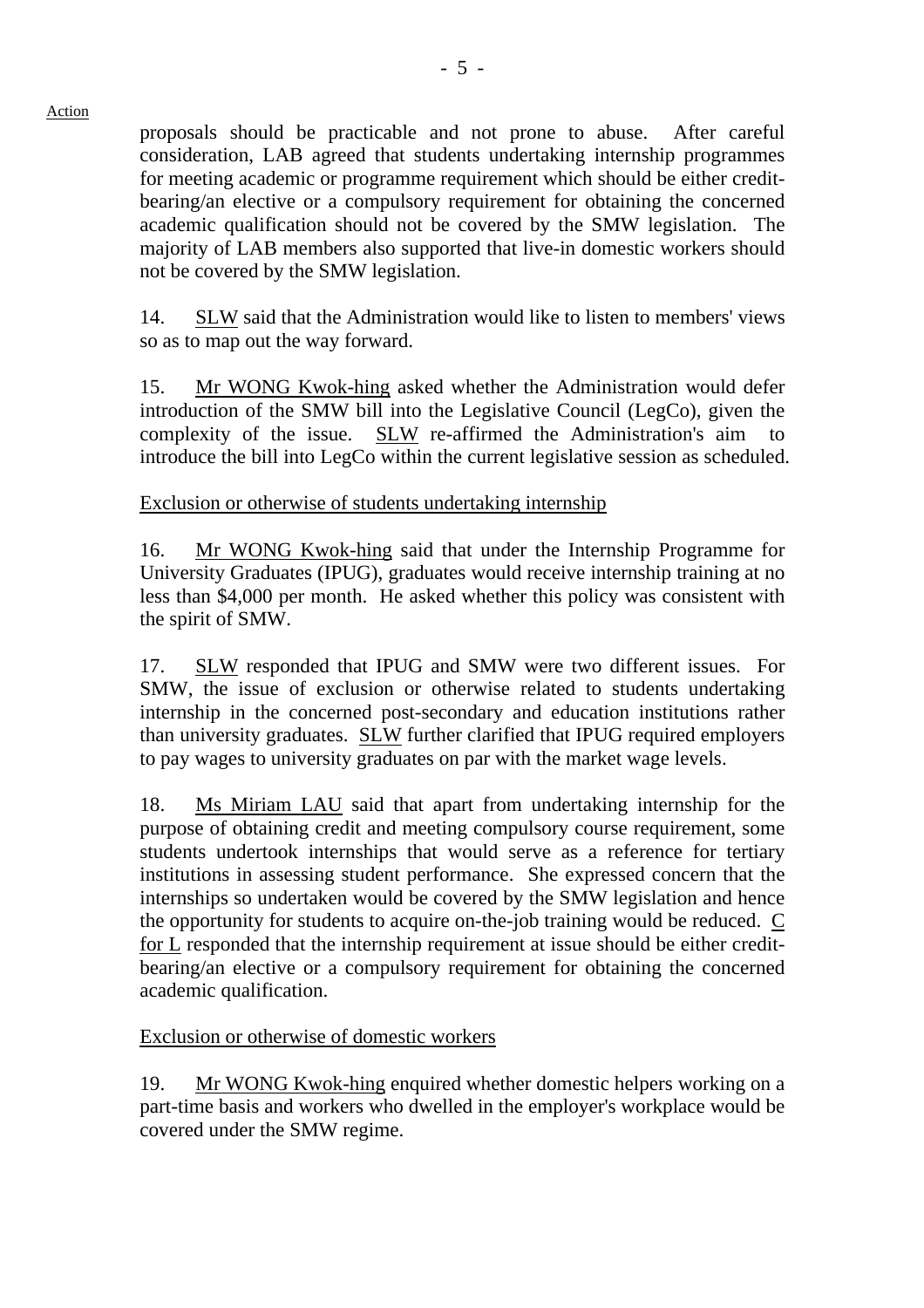20. SLW explained that the "live-in" condition was the key to distinguish whether or not a domestic helper should be covered by SMW. There were practical difficulties for SMW to cover live-in domestic workers because the multifarious domestic duties and possible tasks varying from day to day and from time to time would render it quite impossible to ascertain the actual hours worked in order to determine the hourly wages due. In addition, it might not be practicable for a household to keep a clear record of such working hours as required of other employers under the SMW regime. In this connection, it was proposed that live-in domestic workers should be exempted from SMW. As part-time domestic helpers did not meet the "live-in" criterion and other workers who dwelled in the employers' workplaces were not domestic workers, they would be covered by the SMW legislation.

21. Ms Miriam LAU said that while SMW was introduced to protect lowincome workers, it could be turned into a threat to the middle class. The proposal to use "live-in" as a condition to determine whether a domestic helper would be covered by the SMW legislation would mean that a majority of foreign domestic helpers (FDHs) would not be covered by SMW. The threat of a judicial review by FDHs was like a time bomb for some 200 000 middle-class families that hired FDHs. She expressed concern that any changes to the existing policy governing FDHs would have socio-economic impacts on Hong Kong. She pointed out that the Administration had, in the past, lost in a number of judicial review cases. The risk of the Administration losing this battle would have dire consequences on local workers and working women. Ms LAU expressed grave concern that the risk was too high and enquired whether the Administration had sought legal advice on such a possibility.

22. SLW responded that the Administration was aware of such implications and hence had conducted consultation with various stakeholders to collect different views and ascertain the impacts brought about by SMW. The aim was to come up with an optimal legislative proposal. The Administration would not rule out the possibility of any individual seeking a judicial review, as it was a civil right. The Administration, however, would ensure that the draft bill would take into account the different viewpoints and legal viability before it was introduced into LegCo.

23. C for L said that it was LD's responsibility to let the public know about the implications of SMW and to conduct consultation with respective stakeholders to gauge public opinion on whether and how SMW should be implemented. If the community considered that SMW was the way forward, the deliberation on the exclusion or otherwise of live-in domestic workers would be unavoidable. The Administration believed that the risk of legal challenge would be reduced if the policy and legislative intent of the SMW bill including its coverage were clear.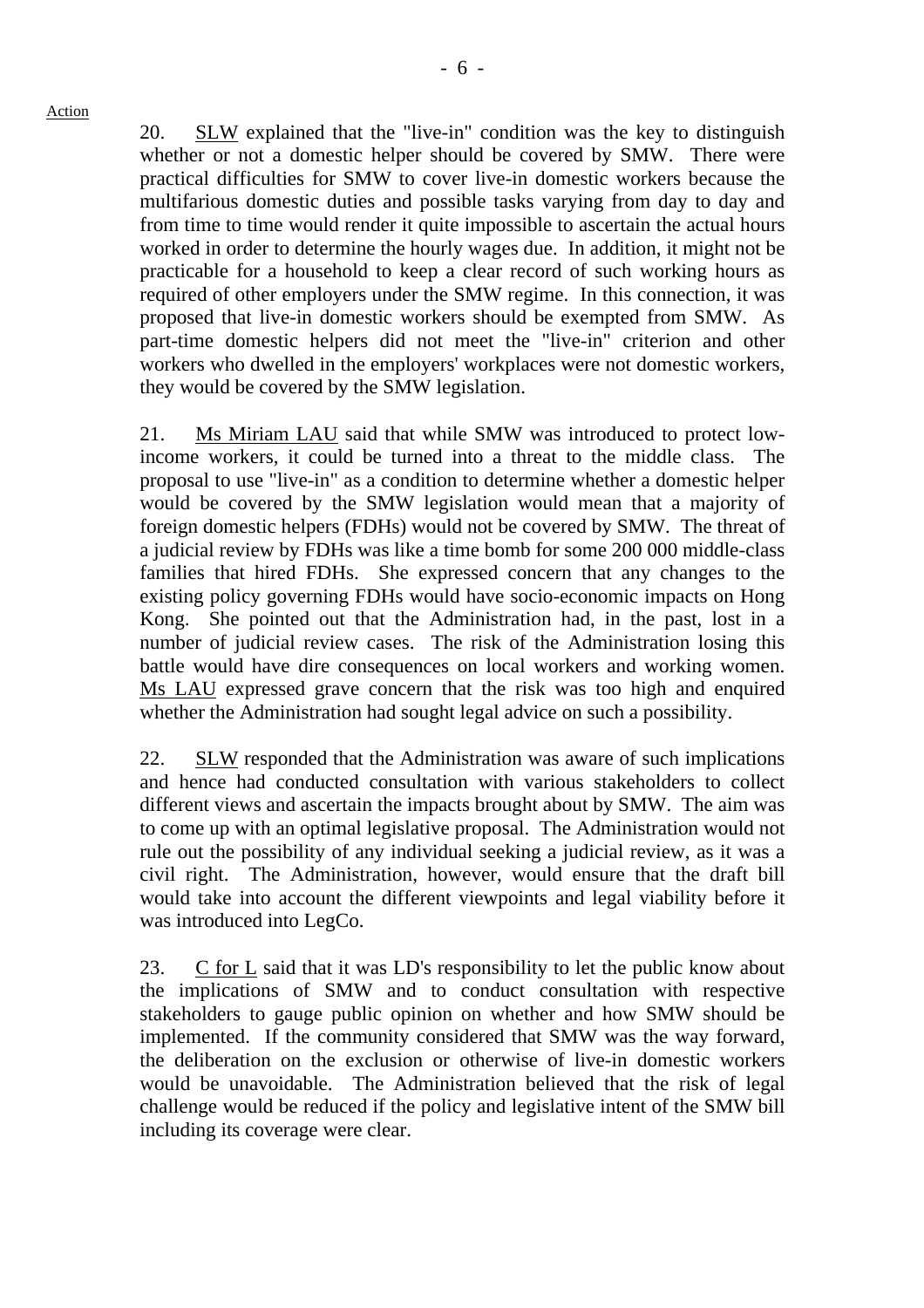24. Mr IP Kwok-him supported the proposal to adopt "live-in" as the condition to exclude domestic helpers from the SMW regime. He said that live-in FDHs were hired not only by the middle class, but also households with low income. He noted that some families had hired FDHs to take care of the elderly and the costs were shared among the siblings. If FDHs were paid at the SMW rate, many low-income households would not be able to afford it and that would give rise to social problems with children and elderly people being left unattended. On the other hand, exempting live-in FDHs from SMW might infringe human rights and the relevant provisions of anti-discrimination legislation. To facilitate consideration by members, Mr IP requested the Administration to provide information on the household income of employers hiring FDHs.

25. SLW responded that employment of FDHs was no longer restricted to the middle class. In general, an employer engaging an FDH was required to have a household income of no less than \$15,000 per month. At present, some 260 000 FDHs were working in Hong Kong. C for L supplemented that 11.6% of FDH employers in the  $4^{th}$  quarter of 2006 and 12.6% of FDH employers in the  $4<sup>th</sup>$  quarter of 2008 had a household income of \$15,000 per month. In the 4th quarter of 2008, 18% and 45% of FDH employers had a household income below \$20,000 and \$40,000 respectively.

26. Mr LEUNG Kwok-hung was glad that the Administration had recognized the contributions of FDHs to Hong Kong in its paper. He held the view that live-in FDHs should be covered by the SMW legislation and any exemption would encourage local workers to discriminate against FDHs. He said that the Administration should provide ample justifications for exempting interns and live-in FDHs from SMW.

27. Mr LEE Cheuk-yan expressed discontent that the contributions made by FDHs had been regarded as a form of welfare to the middle class and lowincome households. He pointed out that the provision of FDHs sought to strengthen the labour force in Hong Kong and the release of women to the workforce was only a by-product. If the Administration really wanted to encourage women joining the workforce, it should provide adequate nurseries and day care centres for children and home care centres for the elderly. Mr LEE said that SMW did not seek to cause tension between the middle class and FDHs. As it was unreasonable to expect anyone to work round-the-clock, FDHs should be covered by the SMW legislation and the Administration should resolve operational difficulties by exploring other alternatives. He suggested that the Government should consider prescribing standard working hours in the standard employment contract for FDHs, and the employer and the FDH could negotiate between themselves how the "standard working hours" would be computed and whether or not contingency hours should be counted. The minimum allowable wage (MAW) applied to FDHs at present would be replaced by the "standard working hours" which would form the basis for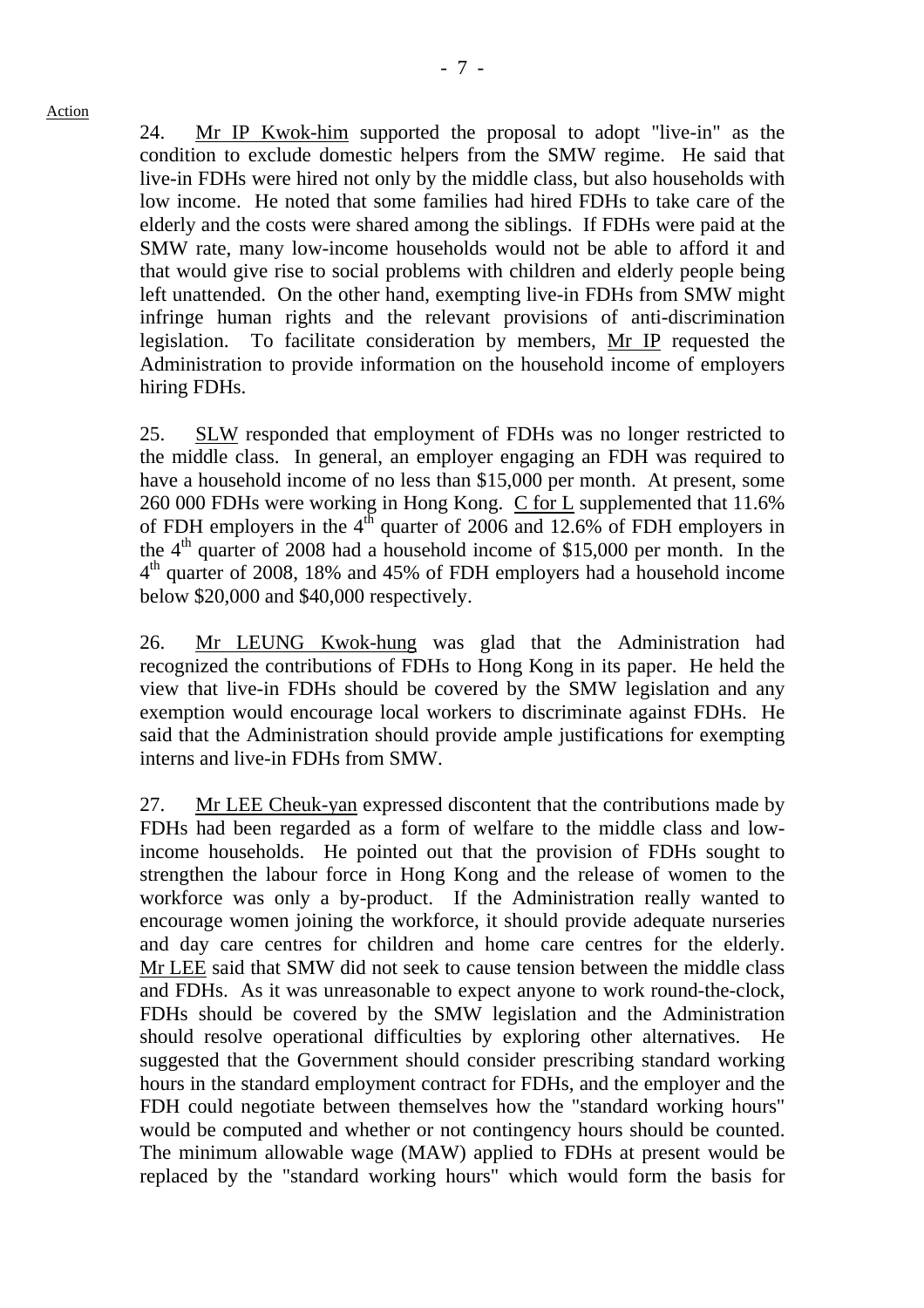computation of wages to be determined by the Minimum Wage Commission (MWC). Given that MWC would be an independent body to be responsible for recommending the appropriate level for SMW and the "standard working hours", there would be consistency in application and hence reduce the risk of infringing human rights and the relevant provisions of anti-discrimination legislation.

28. C for L appreciated the idea brought up by Mr LEE. She said that LD had considered the proposal and came to the view that it could not solve the "live-in" problem. She explained that the round-the-clock attendance of live-in domestic workers had rendered computation of SMW denominated by the hour infeasible. Even if standard working hours could be set for FDHs, how to deal with the contingency need to work during unsocial hours was another question. She stressed that it was not the intention of the Administration to exempt FDHs from SMW. As it happened that the majority of FDHs were "live-in" domestic workers, the exemption of the latter group from SMW would be inevitable. She pointed out that the current policy regarding the importation of FDHs required that FDHs be live-in and be paid a monthly wage. The notion that FDHs be paid wages computed on an hourly basis was a major departure from the existing FDH policy and one had to consider seriously the implications of confounding the FDH and SMW policies which emanated from very different policy intentions. She further pointed out that there was no major conceptual difference between paying a FDH at MAW or a monthly SMW. LD had gone through a brainstorming session after acknowledging Mr LEE's proposal and concluded that it was not viable.

29. Dr PAN Pey-chyou said that Hong Kong would be making history in introducing SMW to give statutory protection to low-income workers. He commended FDHs for their contributions to Hong Kong and considered that FDHs, regardless of their origin, should be protected by labour laws. Nevertheless, he realized the practical difficulties of including FDHs under SMW and the controversy over prescribing standard working hours for FDHs. He hoped the Administration would come up with a solution to handle live-in FDH issues.

30. C for L said that if FDHs were covered by the SMW legislation, one key feature of which was to define SMW rate by the hour, their wages would be computed on an hourly basis. That would fundamentally erode the established policy for FDHs.

31. Noting that live-in FDHs received in-kind benefits such as free accommodation, free food and savings in travelling costs, Mr WONG Sing-chi enquired whether the in-kind benefits would be counted as part of the remuneration package when computing the long service payment for FDHs upon termination of employment service.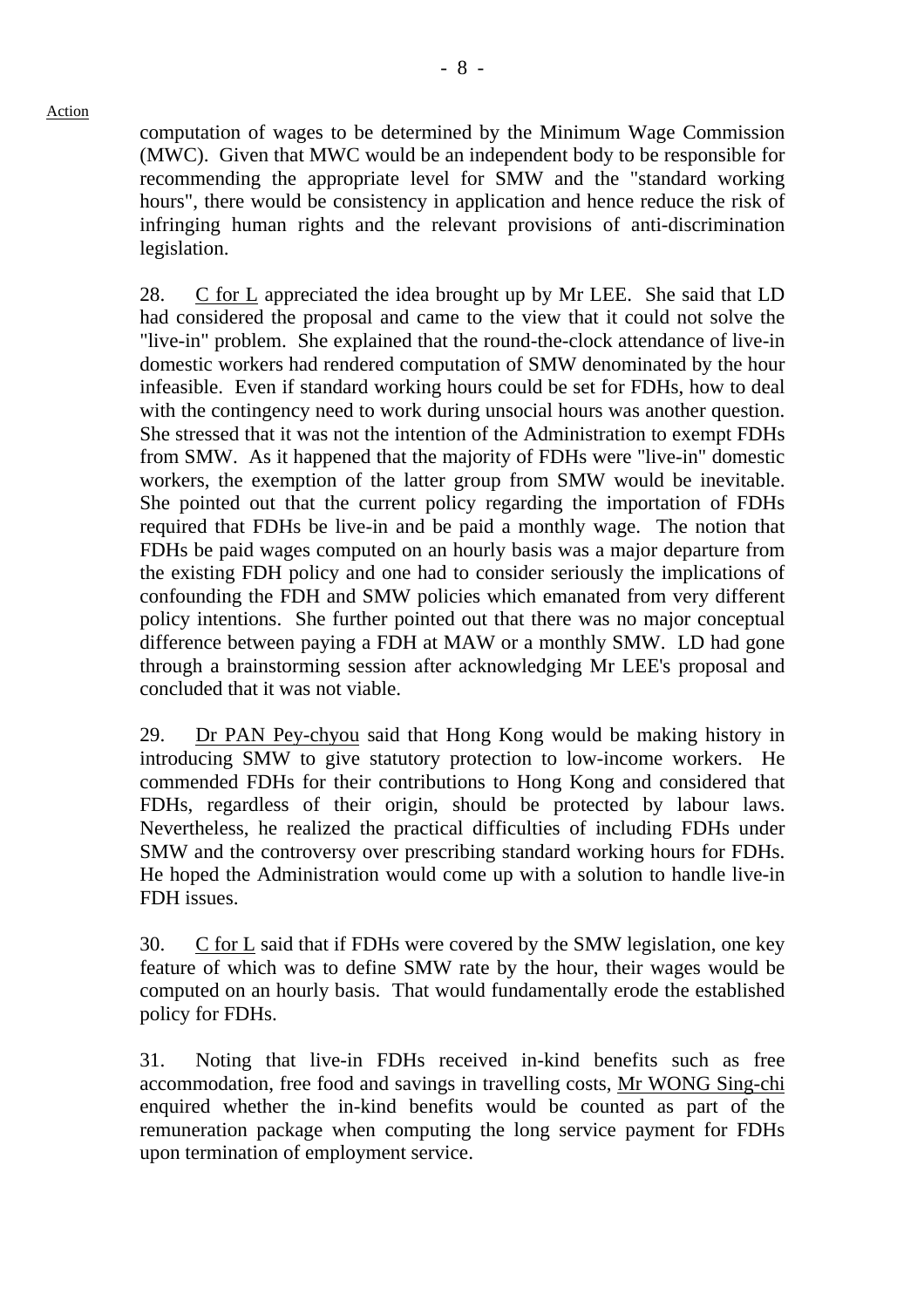32. C for L said that the policy behind importing FDHs was to address the need of families to hire live-in domestic helpers while acknowledging the local shortage for such helpers. "Live-in" was a condition stipulated in the standard employment contract for FDHs and a person who did not accept such a condition would not be granted a working visa. Unlike local domestic helpers, FDHs' place of origin was not within Hong Kong and they had a choice to decide whether to work in Hong Kong or otherwise. C for L stressed that the policy intention of SMW and FDHs was very different and whether the introduction of the former should result ina fundamental erosion of the latter should be seriously considered. She added that the long service payment for a FDH was reckoned on the basis of monthly wages, regarding which MAW was currently at \$3,580 per month.

33. Mr Alan LEONG said that whether live-in FDHs should be covered by the SMW legislation was indeed a difficult question. He considered that the issue could be examined from two angles -

- (a) if live-in FDHs were exempted from SMW, there was a risk of infringing human rights and the relevant provisions in the Basic Law and anti-discrimination legislation. Although C for L had explained that there was a policy for FDHs, it was uncertain whether this argument could stand the test of judicial review. It would be useful if the Administration would share with the Panel the legal advice it had obtained on the issue, if any; and
- (b) if the inclusion of FDHs under the SMW legislation was inevitable, there would be a need to distinguish the special characteristics of FDHs from local domestic helpers so that the 260 000 families would not be required to pay the additional costs arising from implementation of SMW. Some of the unique characteristics of hiring FDHs included the requirement for employers to pay for medical examination fees, authentication fees by the consulates concerned, visa fees, insurance fees, etc.

34. SLW noted Mr LEONG's views. He said that as explained in paragraph 12 of the Administration's paper, the interests of FDHs were safeguarded by the employment terms prescribed in the standard employment contract and MAW. In addition, unlike local domestic helpers, FDHs were given free accommodation, free food, free passage from and to FDHs' place of origin, etc. The Administration would analyze the issue along that angle. SLW further said that legal advice had been sought from the Department of Justice and the Administration would ensure the legal tenability of the final proposal before the SMW bill was introduced into LegCo.

35. Mr IP Wai-ming enquired about the number of FDHs who did not live in the employers' home and whether they would be covered by the SMW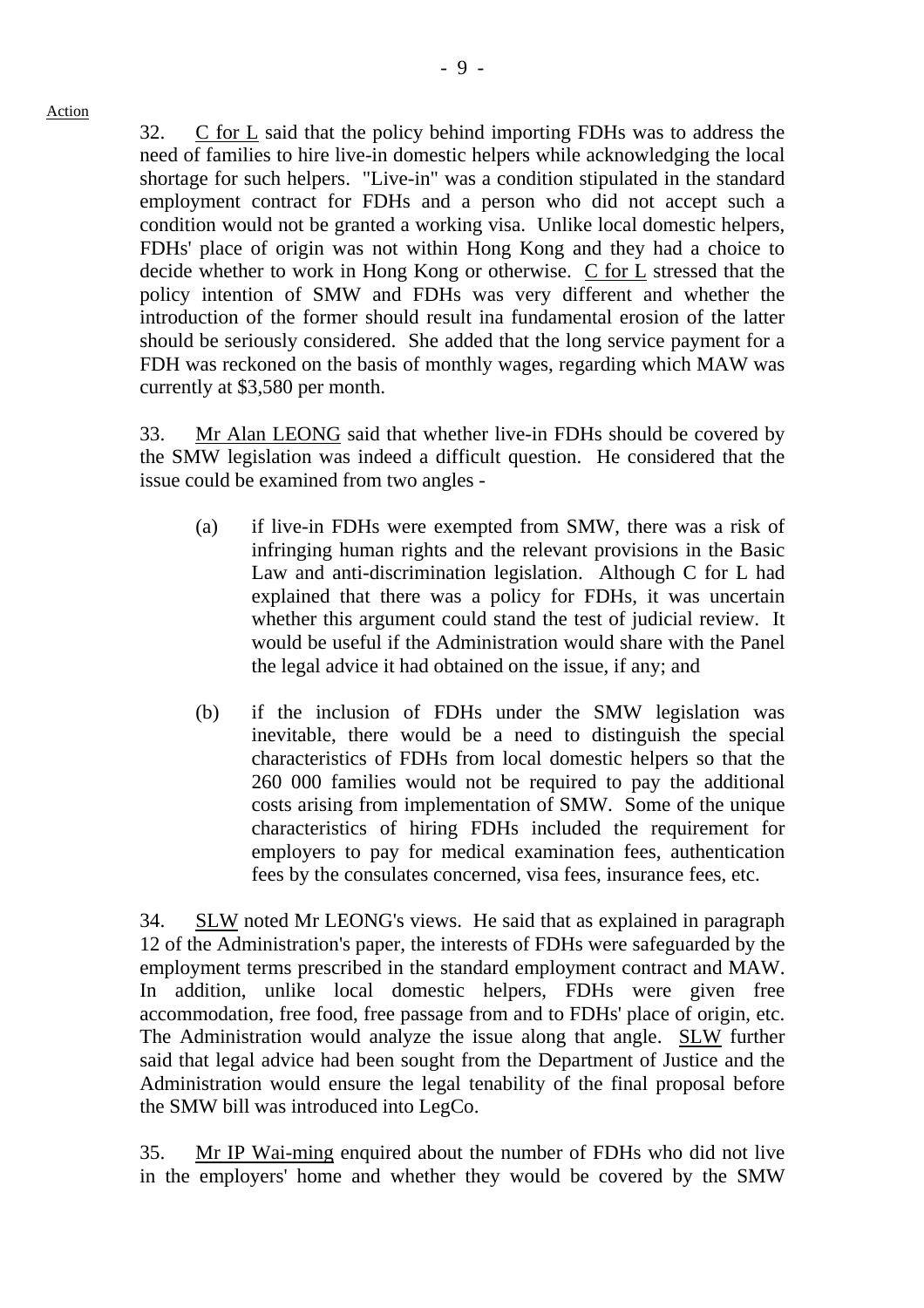legislation. C for L said that when the FDH policy was first introduced, FDHs were not required to reside in the employers' home. There was a grandfathering arrangement to exempt FDHs employed by the relevant employers from the existing mandatory live-in requirement for FDHs. There were about 100 such FDHs and they would be covered by the SMW legislation. In other words, the SMW legislation would cover all domestic workers not living in employers' homes and would not discriminate against any race groups.

36. Mr CHAN Kin-por said that FDHs and employers should not be confrontational. If the inclusion of FDHs under the SMW legislation would lead to a cost increase in hiring live-in domestic helpers, low-income households might find FDHs unaffordable and hence ceased hiring FDHs. At the same time, the decrease in demand for FDHs might result in voluntary wage reduction, which would be illegal, by FDHs in order to compete for jobs and that would render any proposed prescription of standard working hours ineffective. He considered the issue of standard working hours controversial and cautioned members not to underestimate the operational problems it entailed. Mr CHAN considered the exemption of live-in FDHs from the SMW legislation essential.

37. C for L said that there was another group of domestic helpers who were not covered by the standard employment contract for FDHs. They were the live-in local domestic helpers who worked as gardeners, chauffeurs, post-natal workers, etc. There were about 1 400 such workers at present.

38. The Deputy Chairman said that Hong Kong had imported FDHs because there was an inadequate supply of live-in domestic helpers. If "live-in" was no longer a precondition for FDH employment, there should be restriction on the number of imported FDHs in order to protect the job opportunities of local domestic helpers, e.g. subjecting their importation to the Supplementary Labour Scheme currently applicable to the importation of labour for other lowskilled job categories.

39. C for L responded that any proposal to remove the "live-in" condition from the standard employment contract for FDHs would require an overall review on the FDH policy. She reiterated that changing the existing policy on FDHs had never been the policy intention of introducing the SMW.

40. Mr Frederick FUNG said that the exclusion or otherwise of live-in FDHs from the SMW legislation posed problems one way or the other. Ideally, a legal framework should be put in place which would accommodate the existing arrangement for live-in FDHs and the new SMW regime.

41. SLW noted members' views and said that the Administration would take them into account when drafting the SMW bill.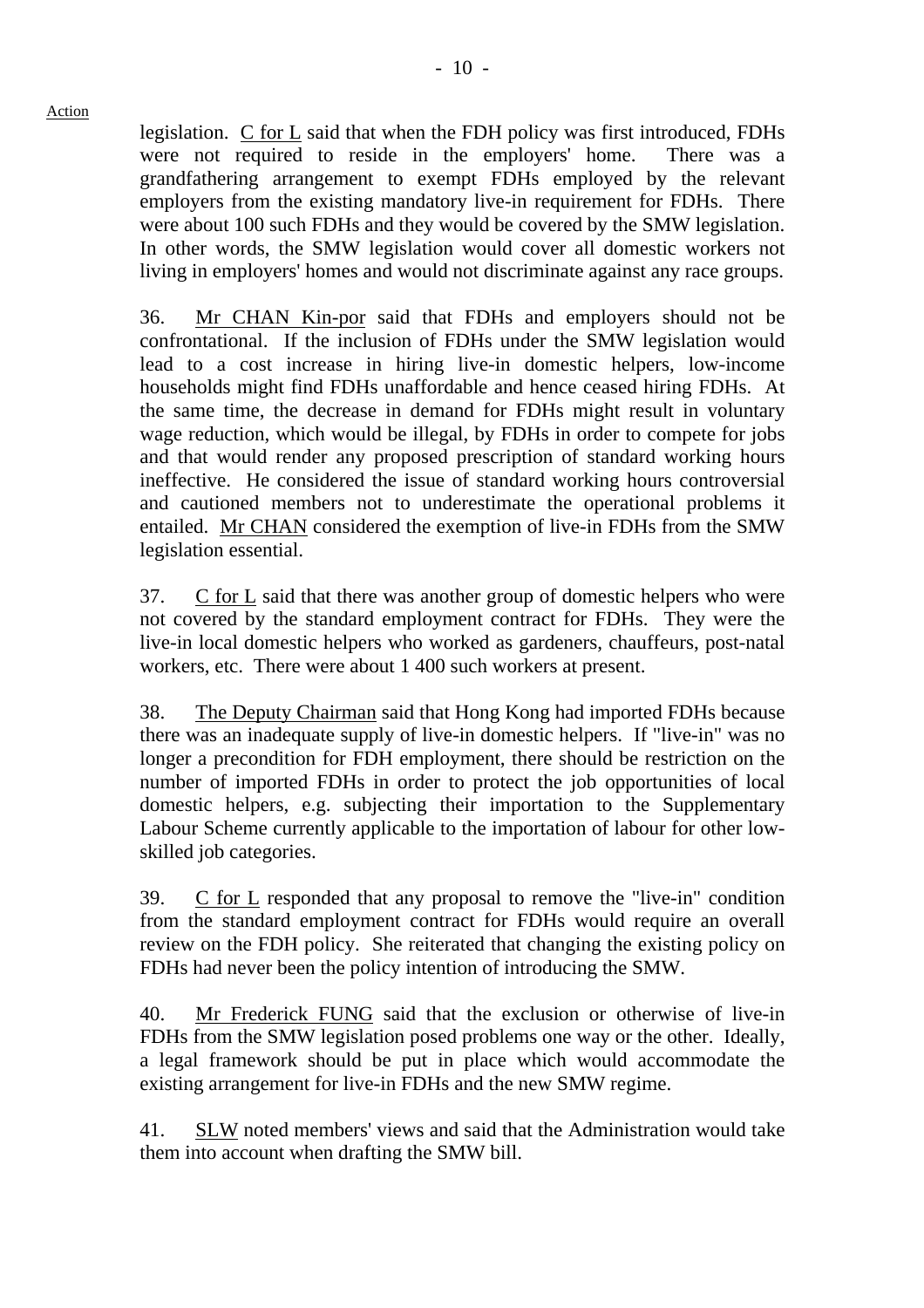42. Mr IP Wai-ming hoped that all domestic workers would receive the same treatment. He enquired whether other Asian countries had implemented SMW and, if so, whether it was applicable to both local and foreign domestic helpers. Assistant Commissioner for Labour (Policy Support and Strategic Planning) (AC for L) said that he had sought information from the relevant consulates. The Philippines and Indonesia had SMW and both had special arrangement for live-in domestic helpers, while Singapore had no SMW in place. AC for L undertook to provide the Panel with the relevant information when available.

(*Post-meeting note* : The Administration confirmed after the meeting that in the Philippines, depending on the region, live-in domestic workers have monthly SMW rates ranging from P550 (HK\$90) to P800 (HK\$130), while employers are required to provide also free accommodation, food and medical care. For reference, other workers' monthly wages with the SMW rates in different regions range from P3,870 (HK\$630) to P8,310 (HK\$1,360). In Indonesia, domestic workers are not covered by the Manpower Act governing the provision of SMW.)

## **IV. Future directions of the Employees Retraining Board**  (LC Paper No. CB(2)1272/08-09(05) and CB(2)1354/08-09(01))

43. Members noted that the Employees Retraining Board (ERB) had relaxed the eligibility criteria for its Employees Retraining Scheme (ERS) to cover people aged 15 or above and with education level at sub-degree or below since 1 December 2007. In January 2008, ERB released a public consultation document and conducted a strategic review on its future role and functions. The consultation document recommended, inter alia, that ERB should provide more comprehensive and diversified training and retraining services for the local labour force. It laid down the blueprint for the future development of ERB.

44. Permanent Secretary for Labour and Welfare (PSLW) and Executive Director of ERB (ED/ERB) briefed members on the public consultation conducted by ERB and the future directions of ERB as detailed in the LegCo Brief.

45. Mr LEE Cheuk-yan said that in the face of the financial tsunami, many unemployed low-skilled workers found it difficult to afford the travelling expenses to attend courses provided by ERB. He expressed concern that by offering some ERB courses in full-day/half-day mixed mode, trainees would not be able to receive the training allowance which subsidized trainees' expenses for transport and meals during the half-day sessions. The prolonged duration of training also meant that they could only find a job at a later time.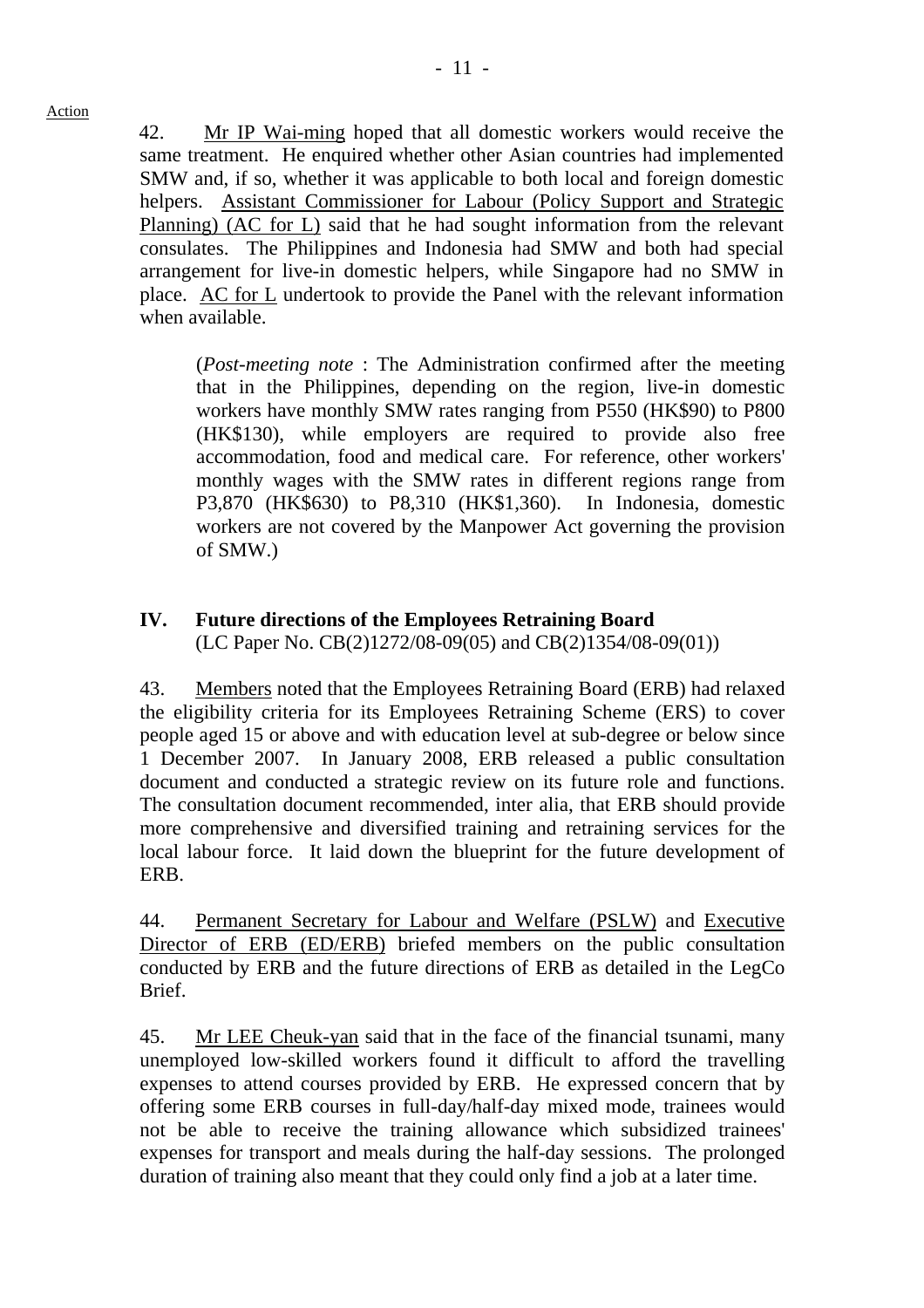46. PSLW explained that ERB was mainly funded by the Employees Retraining Levy (the Levy) payable by employers of imported workers including foreign domestic helpers. Following the passage of the Employees Retaining Ordinance (Amendment of Schedule 3) (No. 2) Notice 2008, the Levy was suspended for a period of five years up to 31 July 2013. ERB had to make optimum use of its limited resources and provide training allowance only to those mostly in need.

47. ED/ERB said that about 80% of ERB's annual expenditure was used to defray the provision costs of training courses run by training bodies and to cover expenses for training allowance, and the remaining 20% for operating the One-Stop Training-cum-Employment Resource Centre, the Integrated Scheme for Local Domestic Helpers which was rebranded as Smart Living, the Healthcare Massage Integrated Scheme, the Practical Skills Training and Assessment Centre etc. The responsibility of ERB was to provide training courses and related placement services for the purpose of helping local employees adjust to changes in the employment market arising from Hong Kong's economic restructuring by acquiring new or enhanced vocational skills, and to promote skills assessment and professional certification to fortify recognition. Training allowance should not be a major element of employees retraining. In order to offer more training places and to optimize the use of resources, some placement-tied courses had been operated on a mixed mode of full-day and half-day basis since 2002. To help the working population to attain recognized qualifications, training courses offered by ERB were listed on the Qualifications Register, and recognized by the Qualifications Framework (QF). In view of the credit calculation requirements under QF which stipulated that self-learning time was essential for learning effectiveness, ERB had improved the mixed mode arrangement and standardized the practice whereby a five-day course would consist of three full-day and two half-day sessions to allow time for consolidation of learning.

48. Mr LEE Cheuk-yan said that the Government used to provide funding in the amount of about \$400 million a year to ERB in the past. He considered that if ERB did not have adequate resources, the Government should continue to provide financial assistance. ERB should not reduce its expenditure by depriving unemployed low-skilled workers of the training allowance for which they were eligible under full-day placement-tied courses. Mr LEE noted that FHKKLU had expressed concern in its submission that the training allowance received by trainees belonging to the original target groups (people aged 30 or above, with education level of Secondary 3 or below) and the new target groups (people aged between 15 and 29, and those with education level at Secondary 4 up to sub-degree) were different, i.e. \$153.8 and \$70 per day of attendance respectively. Mr LEE said that the arrangement was unacceptable, as it might constitute age discrimination.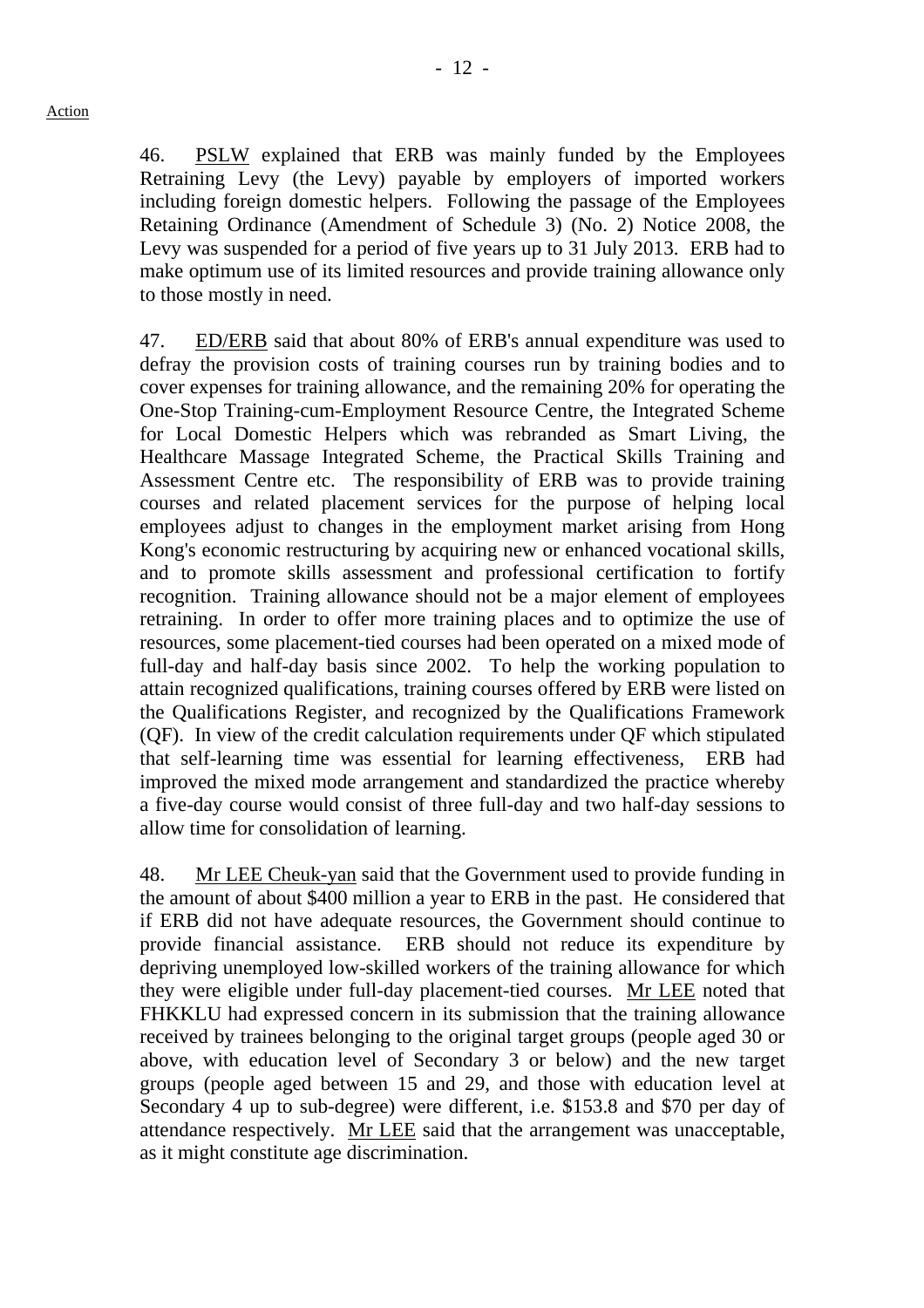49. ED/ERB responded that the public and the Panel on Manpower had been consulted on the training allowance. Some members of the Panel had queried whether young trainees and trainees with better academic background should also be paid a training allowance of about \$150 per day of attendance. Having considered all the views received, ERB came to the view that trainees belonging to the new target group attending full-time placement-tied courses should receive a training allowance at \$70 per day per attendance, while trainees belonging to the original target groups attending full-time placementtied courses of QF Levels 1 and 2 would continue to receive the original training allowance of \$153.8 per day.

50. Mr WONG Sing-chi said that he did not see any specific improvement brought about by the strategic review of ERB. Some trainees had reflected the view that taking ERB courses might not necessarily lead to employment or employment related to the courses taken. He queried whether the courses offered were practical. He asked about the type of courses to be offered and whether the skills concerned were in demand in the job market.

51. ED/ERB responded that ERB attached great importance to course quality. Graduates of ERB full-time placement-tied courses were subject to end-of-course assessment. While some skills tests were assessed by ERB's Practical Skills Training and Assessment Centre, some were inspected by industry practitioners to ensure appropriate measurement and benchmarking of learning outcome for quality assurance purpose. ERB attached importance to quality assurance and had begun to develop professional/para-professional certification schemes to enhance the employability of trainees and set them on their paths to professional careers. ERB also monitored the performance of training bodies to ensure their cost-effectiveness in administering the courses by paying class visits, conducting site audits and surprise visits etc. ED/ERB said that ERB endeavoured to provide training courses that were market-driven and employment-oriented in order to help the labour force, especially the less competitive workers, to sustain employment and continue to upgrade themselves. To ensure its training keep pace with the demands and changes in the employment market, ERB maintained close liaison and communication with employers and worked in partnership with training bodies. The regular researches and studies conducted on labour market and manpower demand also helped ERB respond to changes in the job market in a flexible manner.

52. Mr Alan LEONG expressed concern that the expansion of ERS to cover people aged 15 or above had resulted in overlapping between ERS and other youth training programmes offered by LD, such as the Youth Pre-employment Training Programme (YPTP) and the Youth Work Experience and Training Scheme (YWETS). He enquired about the demarcation of roles between ERB and LD in this regard. As more young people would be unemployed under the current economic situation, he enquired whether ERB would introduce measures to cater for the special needs of young people.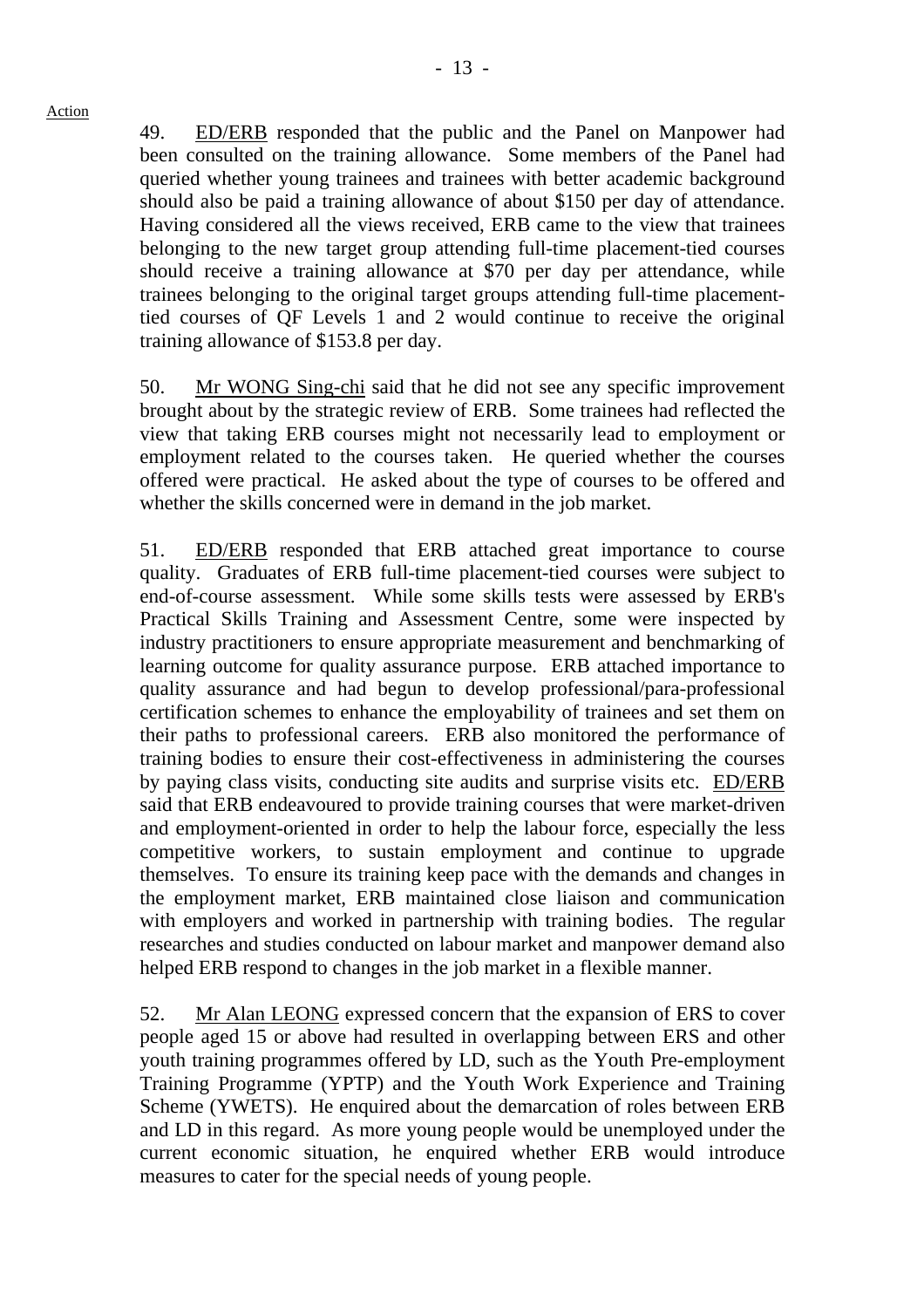53. PSLW responded that to avoid duplication of youth training, the preexisting youth programmes offered by the Vocational Training Council (VTC) targeting non-engaged youths had been adopted as ERB's Youth Training Programme. According to non-government organizations, young people who enrolled into YPTP and YWETS were often more proactive as compared to non-engaged youths for whom outreach services might be required.

54. ED/ERB said that ERB's Youth Training Programme and LD's YPTP sought to assist non-engaged youths to seek employment or other engagement with different approaches. To avoid duplication of services, ERB had, under the coordination of the Labour and Welfare Bureau, adopted the proposal from VTC to offer its current "Teens' Programme", "Modern Apprenticeship Scheme", and "Ethnic Minority Project" as ERB's Youth Training Programme on a pilot basis. A total of 2 000 training places had been set aside annually for the programme. Depending on the response, the number of places offered would be adjusted.

55. Mr WONG Kwok-hing expressed concern about the future direction of ERB and proposed two options for consideration -

- (a) in the long term, ERB should develop training courses which could tie in with the development and needs of different industries. For instance, ERB should develop courses to meet the needs of the six economic areas (i.e. testing and certification; medical services; innovation and technology; cultural and creative industries; environmental industry; and education services) identified by the Task Force on Economic Challenges to have the potential to strengthen Hong Kong's economic growth in the long term; and
- (b) in the short term, ERB should provide training to the unemployed who wished to start up their own businesses but did not have the knowledge and experience to do so. For instance, the unemployed who had just been granted the new Itinerant (Frozen Confectionery) Hawker Licence and those who wished to run stalls in the wet market operated by the Food and Environmental Hygiene Department.

56. ED/ERB said that the direction provided by the Government on the long-term opportunities for Hong Kong's economic growth was conducive to ERB's planning of its courses. ERB would liaise with the relevant government departments and relevant industries to understand the needs of the six economic areas in terms of manpower and skills required for people with education level at sub-degree or below and develop suitable training courses in due course. ED/ERB said that the imminent task of ERB was to offer